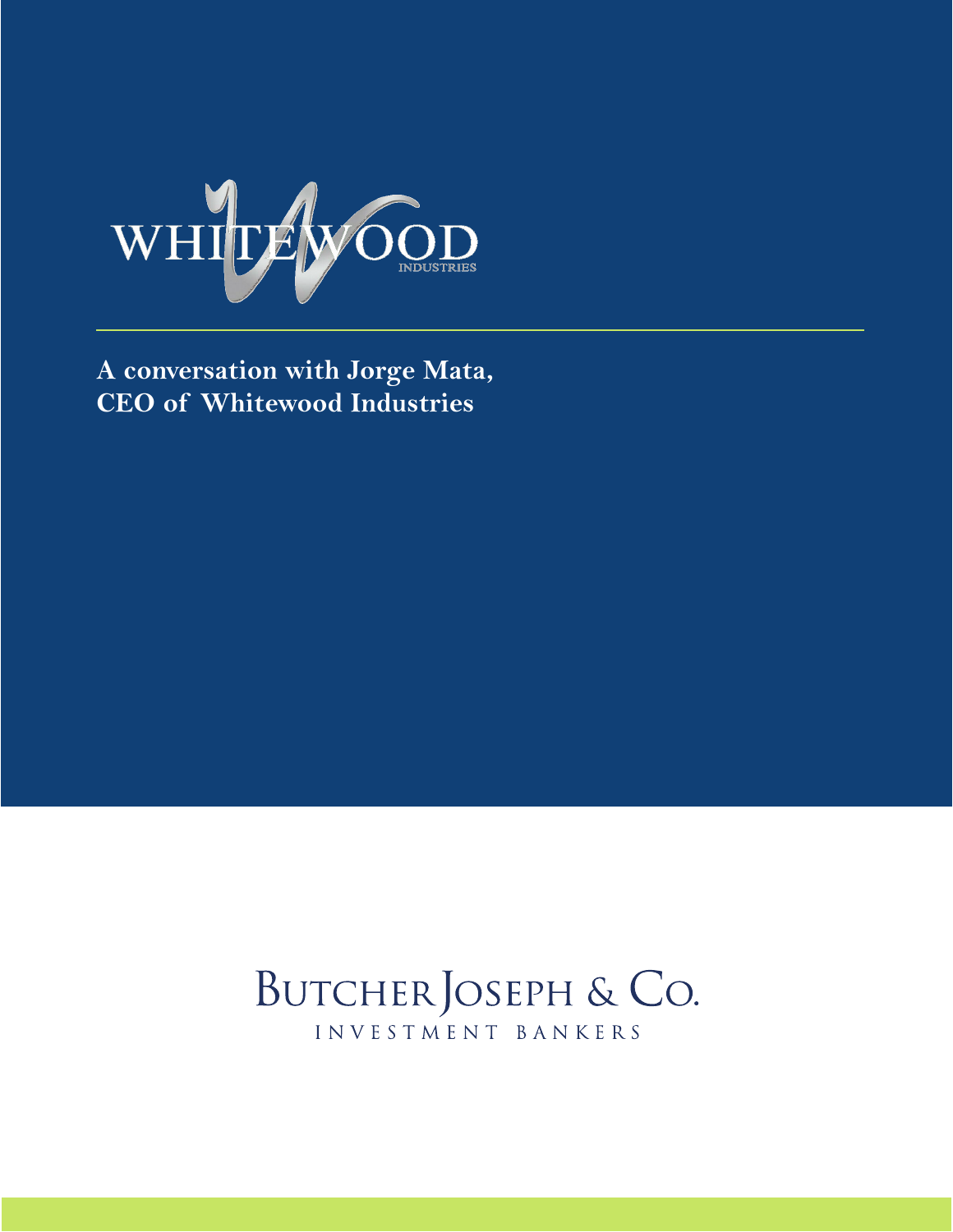# **BUTCHER** JOSEPH<br>& Co.

Founded in 1982, as a manufacturer of ready-to-finish furniture, [Whitewood Industries](http://bit.ly/2kPVFnA)  has evolved into a leading supplier of both finished and unfinished furniture throughout the US. They are committed to their mission of providing the most beautiful, quality home furnishings at a tremendous value.

In late 2017, the original co-founders, Jorge Mata and Rob Feibel, sold the company to its employees through an [Employee Stock Ownership Plan,](http://bit.ly/30WlZvO) known as an ESOP. Whitewood's president and co-founder, Jorge Mata shared, "Selling to an

ESOP allows our employees to become financial participants in Whitewood's continued success as they expand the Company's profitability, operational efficiency, and emphasis on customer service."

> We sat down with Jorge to get his outlook on the industry, what he sees for the future of furniture wholesaling and the impact of selling his company to an ESOP.



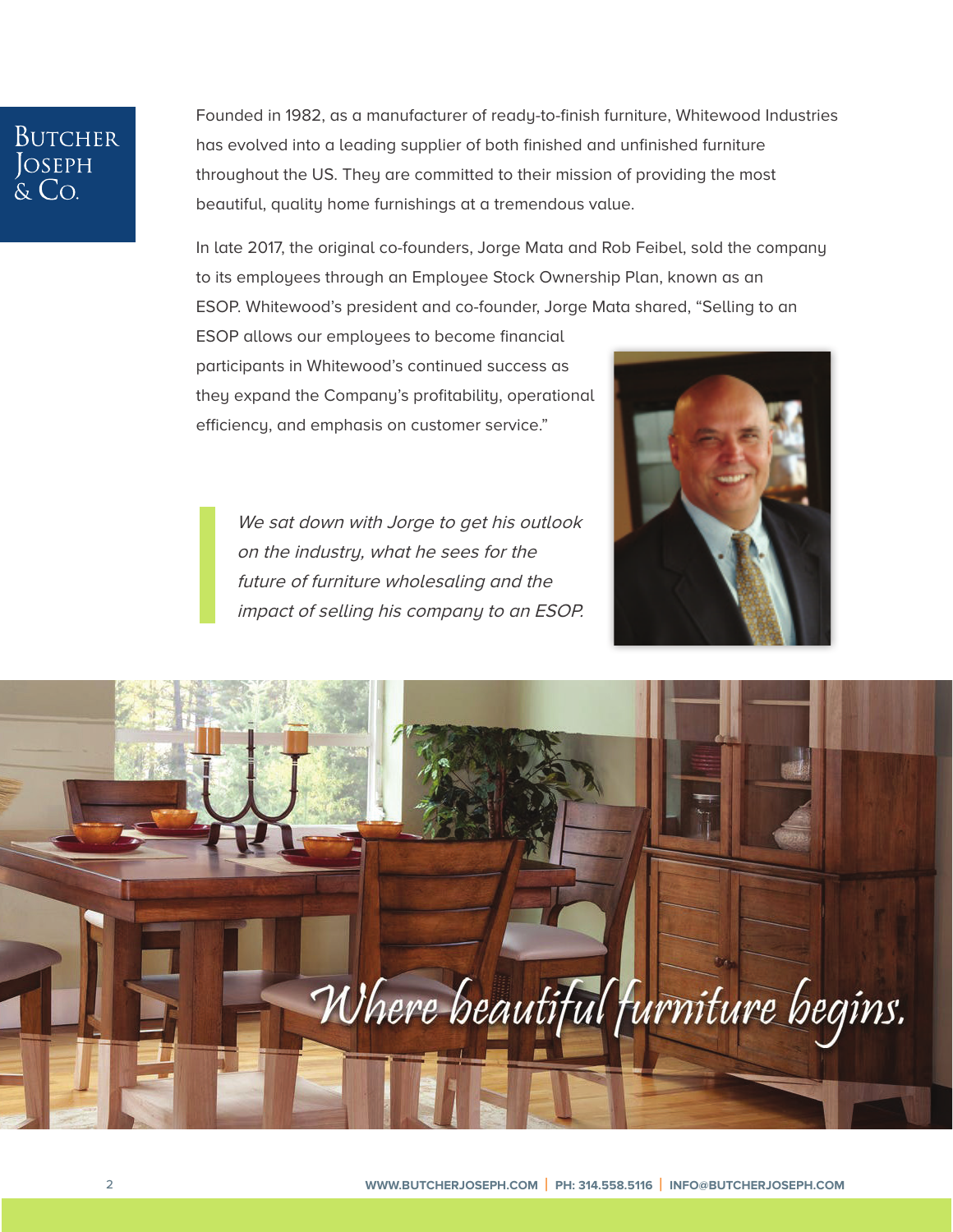# **Who is your typical customer?**

[Whitewood Industries s](http://bit.ly/2kPVFnA)ervices a broad and diverse customer base, from small regional and single-site retail stores, to large mass--merchant online stores. Through these customers, we provide three core service offerings:

- **1. Whitewood Ready to Finish** Sells unfinished wood furniture
- **2. Whitewood Custom Finish** Sells wood furniture customized to a customer's preference (stain, color, etc.)
- **3. Whitewood Contracts -** Services the hospitality industry and commercial accounts, and sells upholstered wood furniture

Over the past few years, we've seen the most growth in the bedroom category, which is a fairly new product line for us.

### **What are your goals for the company this year?**

While we expect steady sales growth to continue over the next 12 months, our long-term goal is to continue increasing our sales at approximately 8-10% annually. In regard to future market growth, the custom products market continues to be a focus for us as the modern consumer seeks new opportunities to inflect their personal touch. We also anticipate growth in our hospitality and senior living division, and we continue to be focused on increasing our overall performance and decreasing lead times.

### **[WHITEWOOD INDUSTRIES](http://bit.ly/2kPVFnA)**

#### - COMPANY HIGHLIGHTS -

90% of the market share for unfinished furniture in the U.S.

Only major player in the industry to offer custom finish where customers can select from over 3,500 different combinations of customization

Over 1,500 SKUs in its catalog of product offerings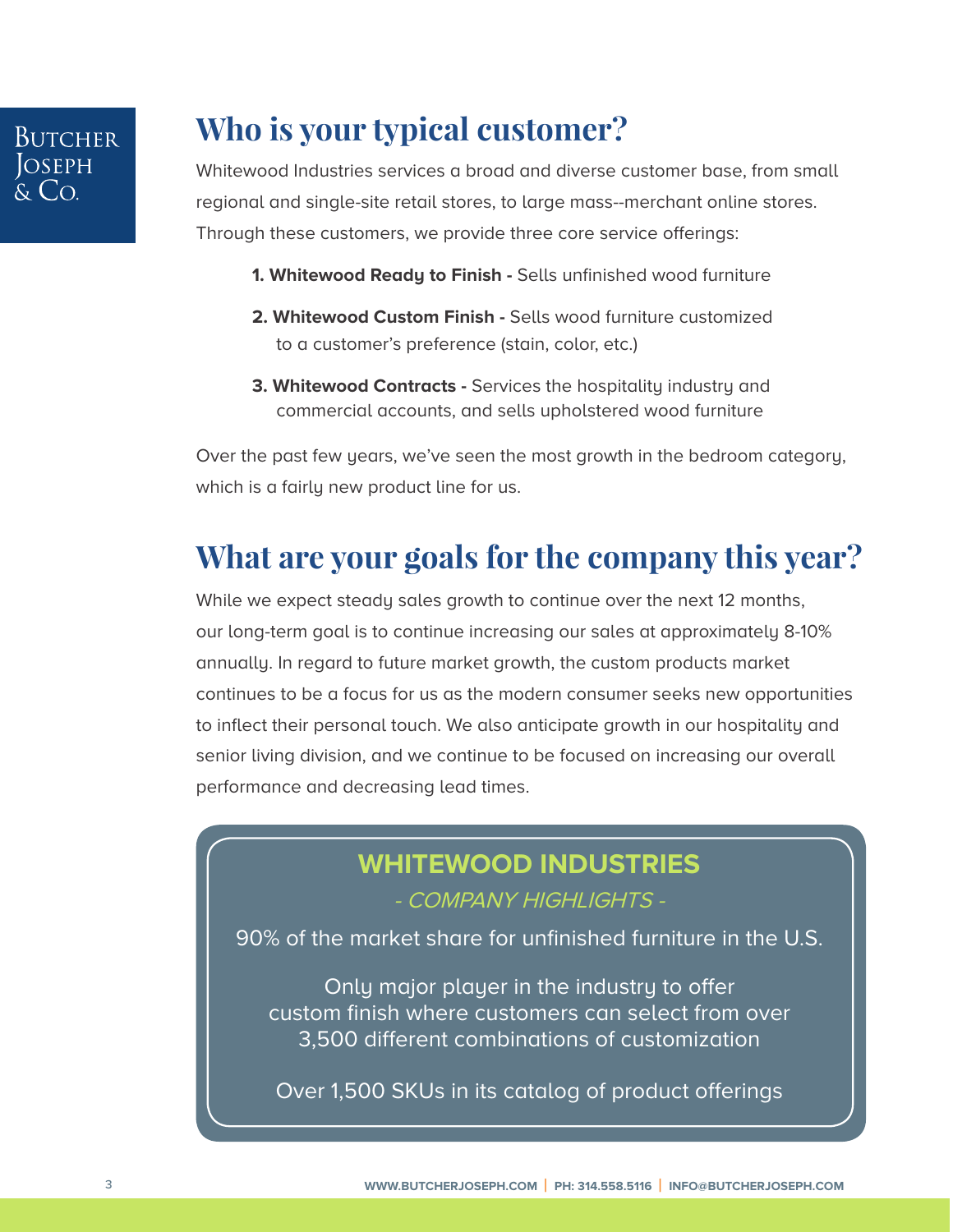### Butcher **S**SEPH  $Co$

### **What are the most significant opportunities for the future?**

For Whitewood specifically, we see the hospitality and senior living divisions having the most opportunity for growth as we are fairly new in this large market.

For the industry as a whole, consumers are looking for faster delivery and the ability to customize their products. With the growing trend of online research and purchases, products must be easy to find and have as much detail as possible.

### **How has the evolving economy affected your company?**

We haven't been much change in furniture products other than the customization aspect. The venue has been changing as the online shopping window has continued to grow leaving the brick and mortar stores.

Currently, the economy is doing quite well, but the biggest problem I see for the sustainability is the very tight labor market. I think this could eventually hurt the economy as a whole.

Also, because of the tariffs imposed on product from China, there has been a push for price increases, and I think this will continue in the near future.